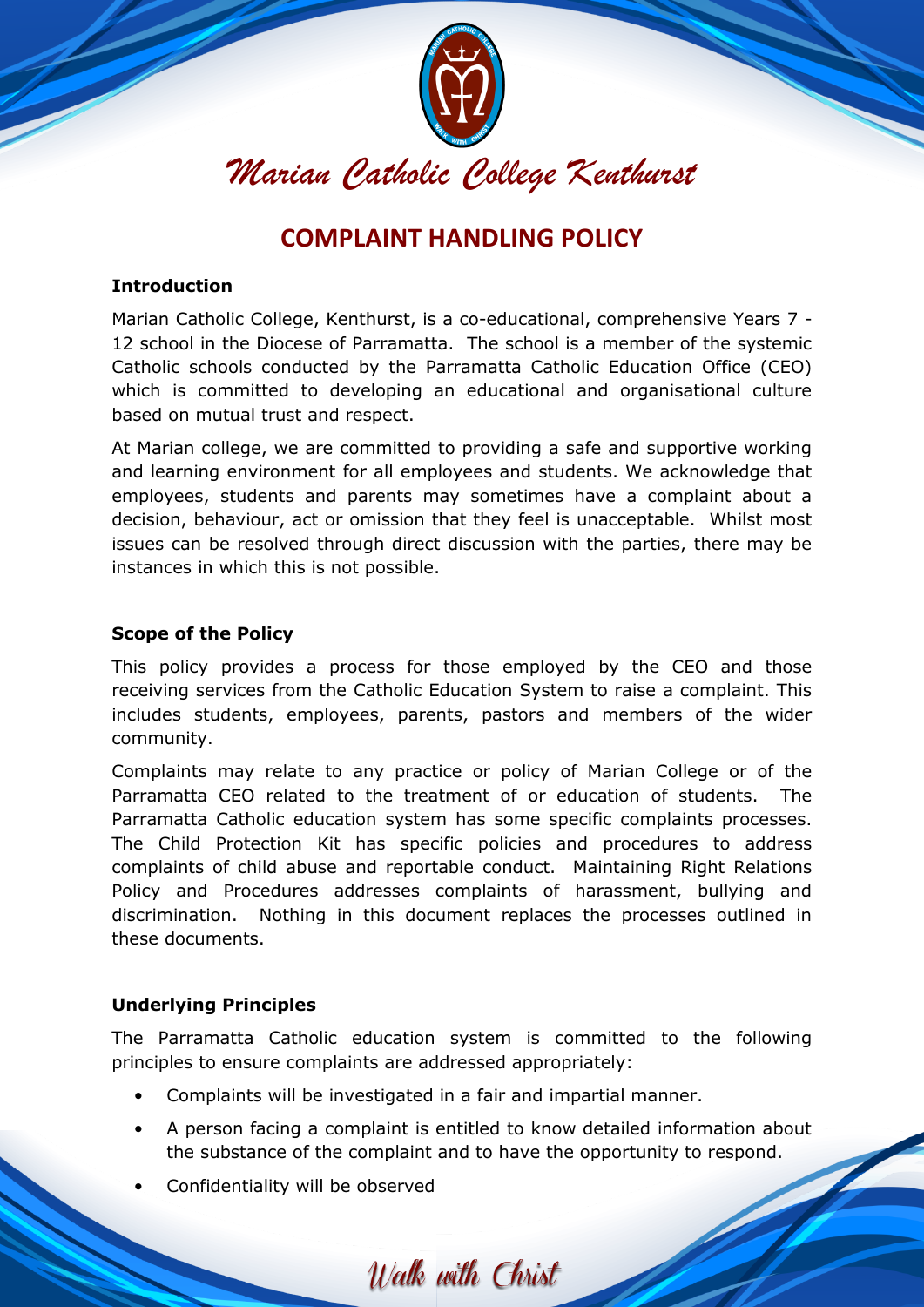- The complaints' management process will be conducted in a manner that is respectful to all parties
- Persons making a complaint will not be victimised.
- It is expected that complaints are made in good faith and are not vexatious or malicious.
- Complaints will be addressed in a timely manner and complainants will be advised if the matter cannot be finalised within one month.

#### **Options available to persons with complaints:**

#### **• Deal with the Situation Personally**

In less serious matters in which there is no risk of harm to any person, it may be preferable to discuss the issue of concern with the relevant person to endeavour to reach an amicable resolution.

## **• Contact the School**

A complainant may feel unable to approach the relevant employee of Marian College directly or may not be satisfied with that person's response. The matter may be more serious in that the complainant believes that someone is at risk of harm. In such instances, the complainant may wish to contact the school. An inquiry at the school reception may be the first point of contact for people with complaints. The office staff will inquire about the general nature of the complaint, involving any member of the Marian College community and refer it to the person designated to deal with the nature of the complaint. This person may be a Leader of Learning, the Assistant Principal or Principal.

If the complaint is about a member of the College Staff and the matter is confidential, the complainant should inform the receptionist of this without mentioning the person's name and ask to be transferred to the appropriate Leader of Learning or member of the College Executive.

## **• Contact the Catholic Education Office**

There may be occasions when a person wishes to take their concern directly to the Catholic Education Office.

It may be they are not satisfied with the school's response or other legitimate reasons for not approaching the school directly, such as a conflict of interest.

The Catholic Education Office has a community liaison line for taking general inquiries or concerns. The CEO Officer will take the complaint and refer it to the relevant CEO personnel.

In some instances, the CEO Officer may advise that the complaint is more appropriately dealt with at the school level. In general, the CEO Officer will refer the complaint to the Area Administrator for the school involved.

Walk with Christ